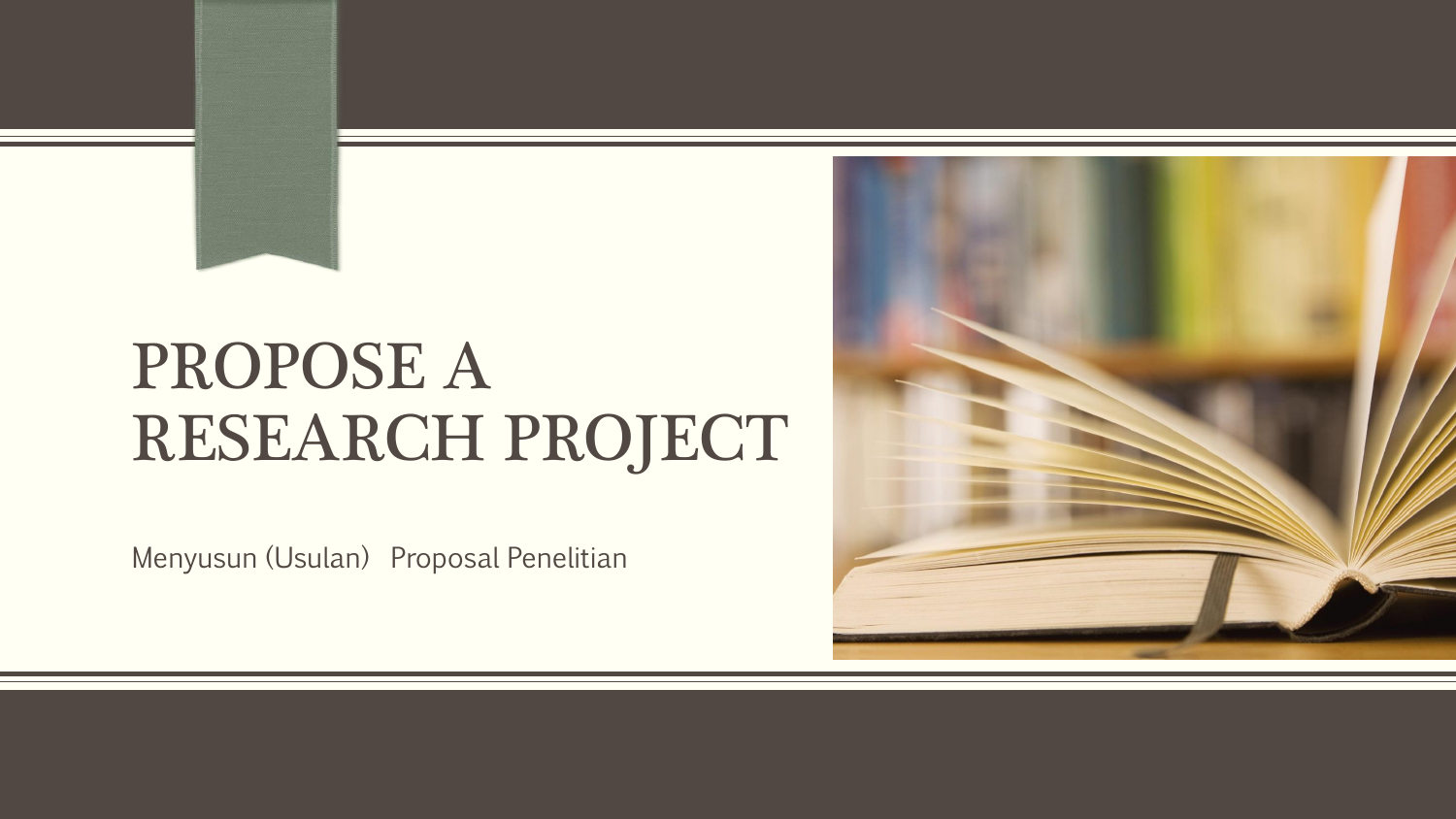# Mengapa saya harus melakukan penelitian

- Bila jawabannya karena disuruh dosen, **motivasi**  $\rightarrow$  agar penelitian yang akan dilakukan dapat sesuai dengan minat/ yang disukai
- Penelitian merupakan proses yang panjang dan membutuhkan waktu, karena itu penting sekali untuk tetap tertarik dengan apa yang akan dilakukan, agar mahasiswa (peneliti) dapat menyelesaikan penelitiannya.
- Bila, mahaswa (peneliti) ingin melakukan penelitian karena sesuatu yang menarik, dan mahasiswa (peneliti) telah menemukan gap di literatur (hasil penelitian). Mahasiswa tersebut  $\rightarrow$  "lucky" $\rightarrow$  jadi tidak ada masalah dalam "motivasi"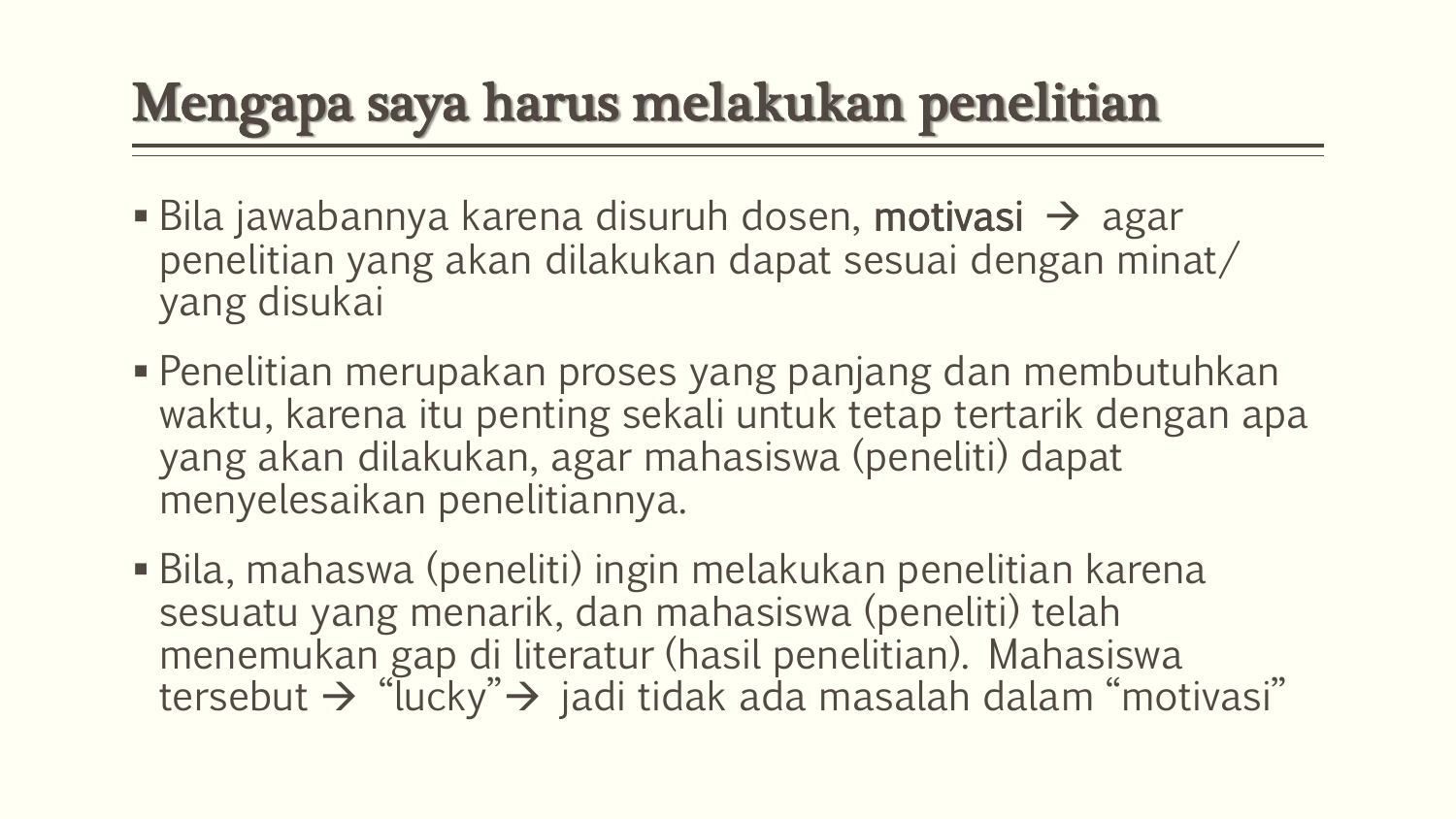## Bagaimana agar tetap tertarik dengan penelitian?

- Pilih topik yang menarik minat.
- Meskipun ada keterbatasan pilihan topik, mahasiswa (peneliti) harus:
- Kreatif, dan berfikir sesuatu yang menarik minat.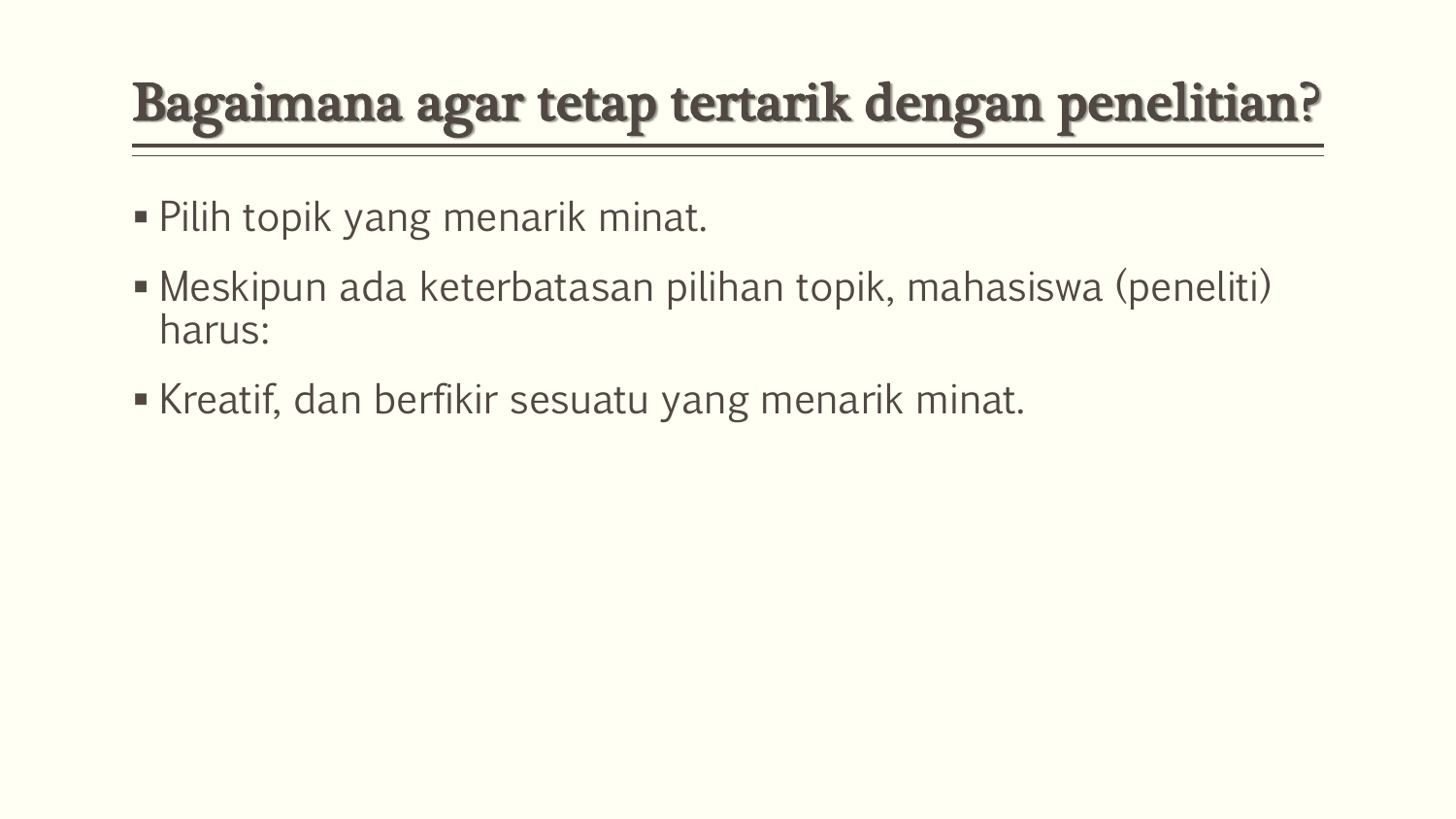### The Five Ws

- What?
- Why?
- Who?
- Where?
- When?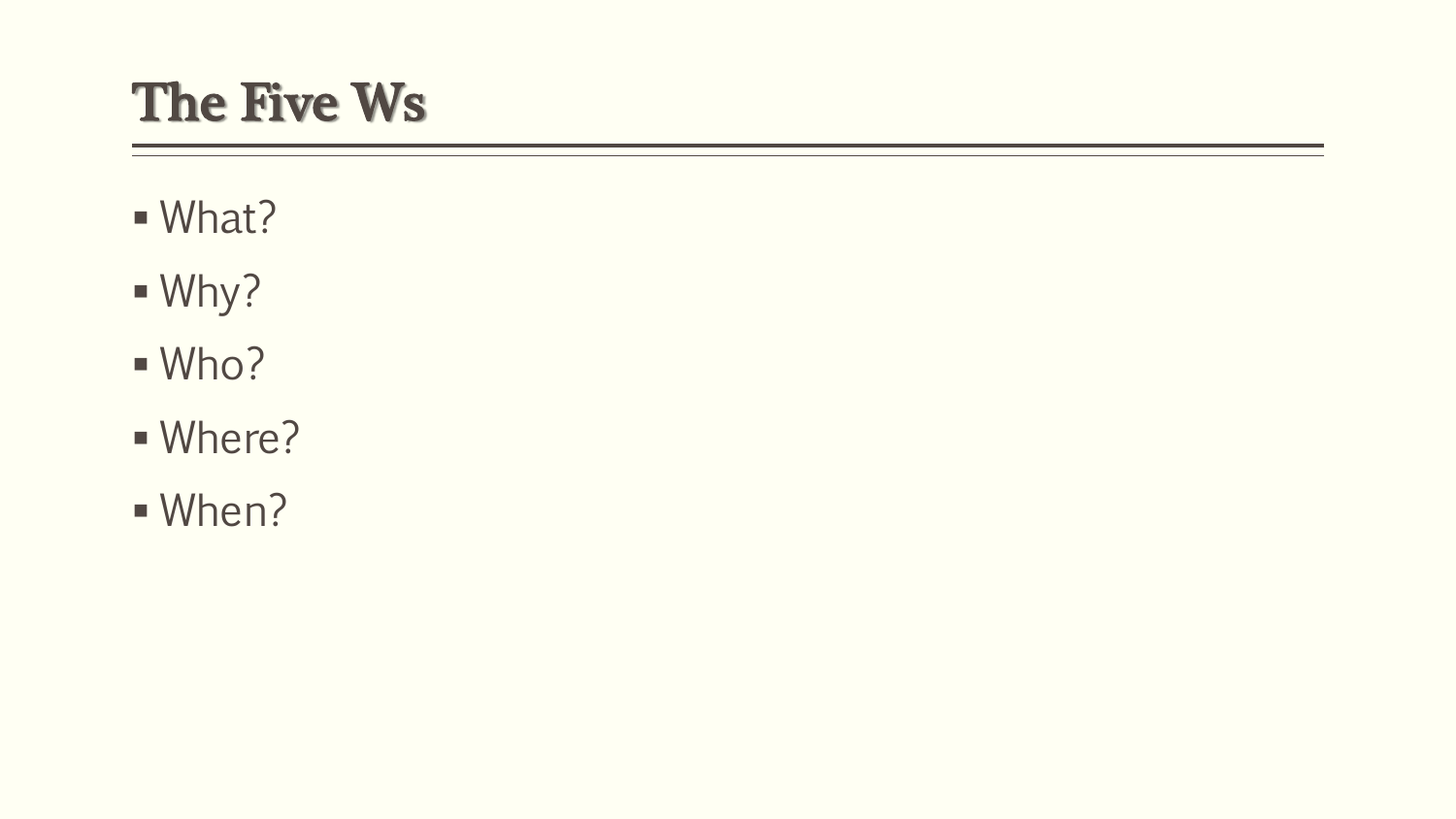- What is your research? Pertanyaan ini harus dijawab sespesifik mungkin.
- Bagian yang paling sulit adalah di tahap awal yaitu menjelaskan projek penelitiannya
- Penelitian yang gagal/ tidak selesai/ berubah karena peneliti tidak dapat melakukannya.
- Tip: buat projek: dalam satu kalimat
- Bila sulit melakukan hal ini, ada kemungkinan penelitiannya terlalu luas, salah arah atau kurang jelas.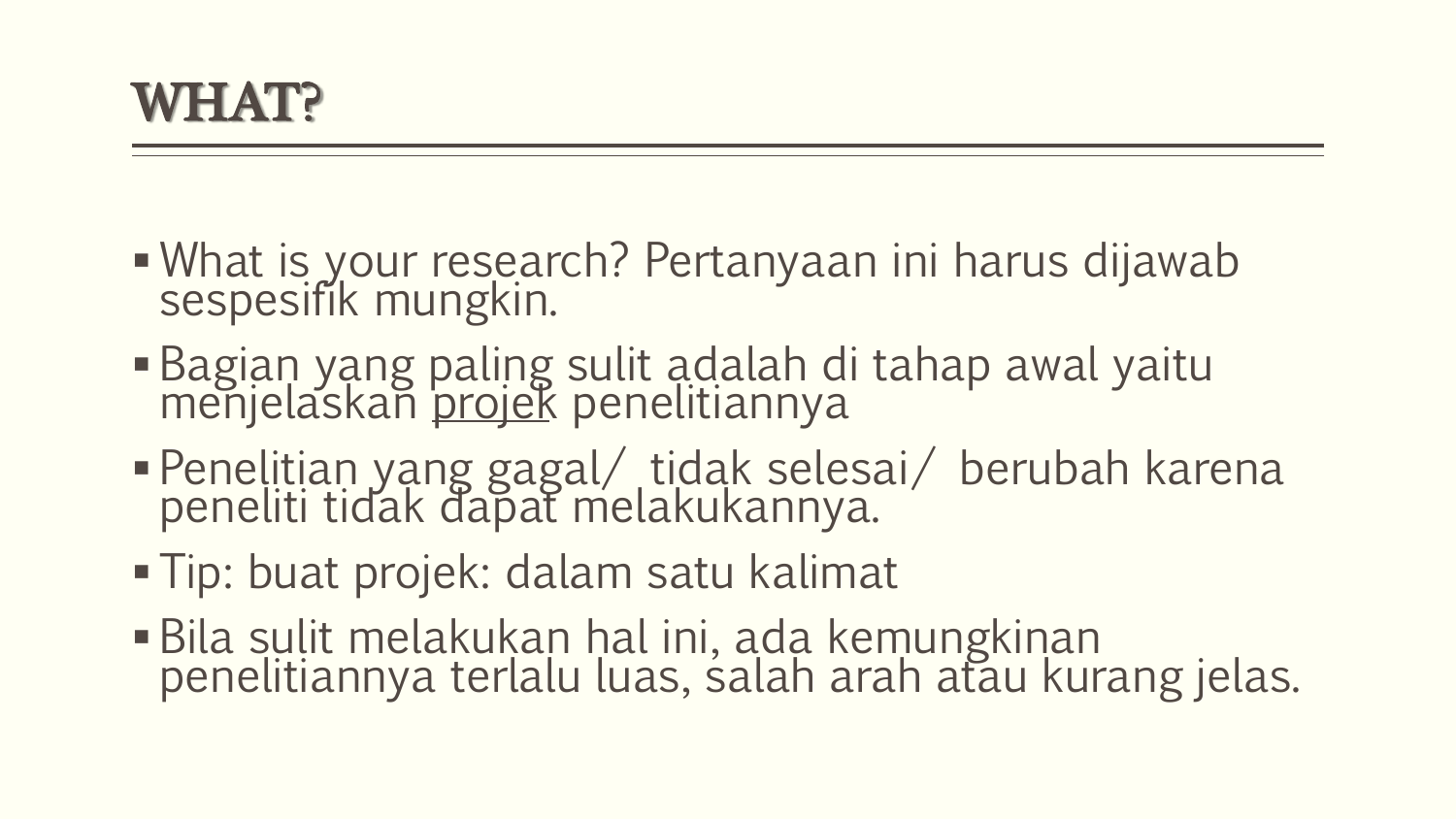

- Why do you want to do the research? What is its purpose? Okay, you might have been told to do some research by your tutor or by your boss, but there should be another reason why you have chosen your particular subject.
- If might be solely to do with the fact that you are interested in the topic. This is a good start as you need to be interested in your research if you are to keep up your enthusiasm and remain motivated.
- Or you might have identified a gap in the research literature this is good as it shows you have carried out careful background research.
- Or perhaps you want to try to obtain funding for a particular service or enterprise and you need to do some research first to find out if there is demand for what you are proposing.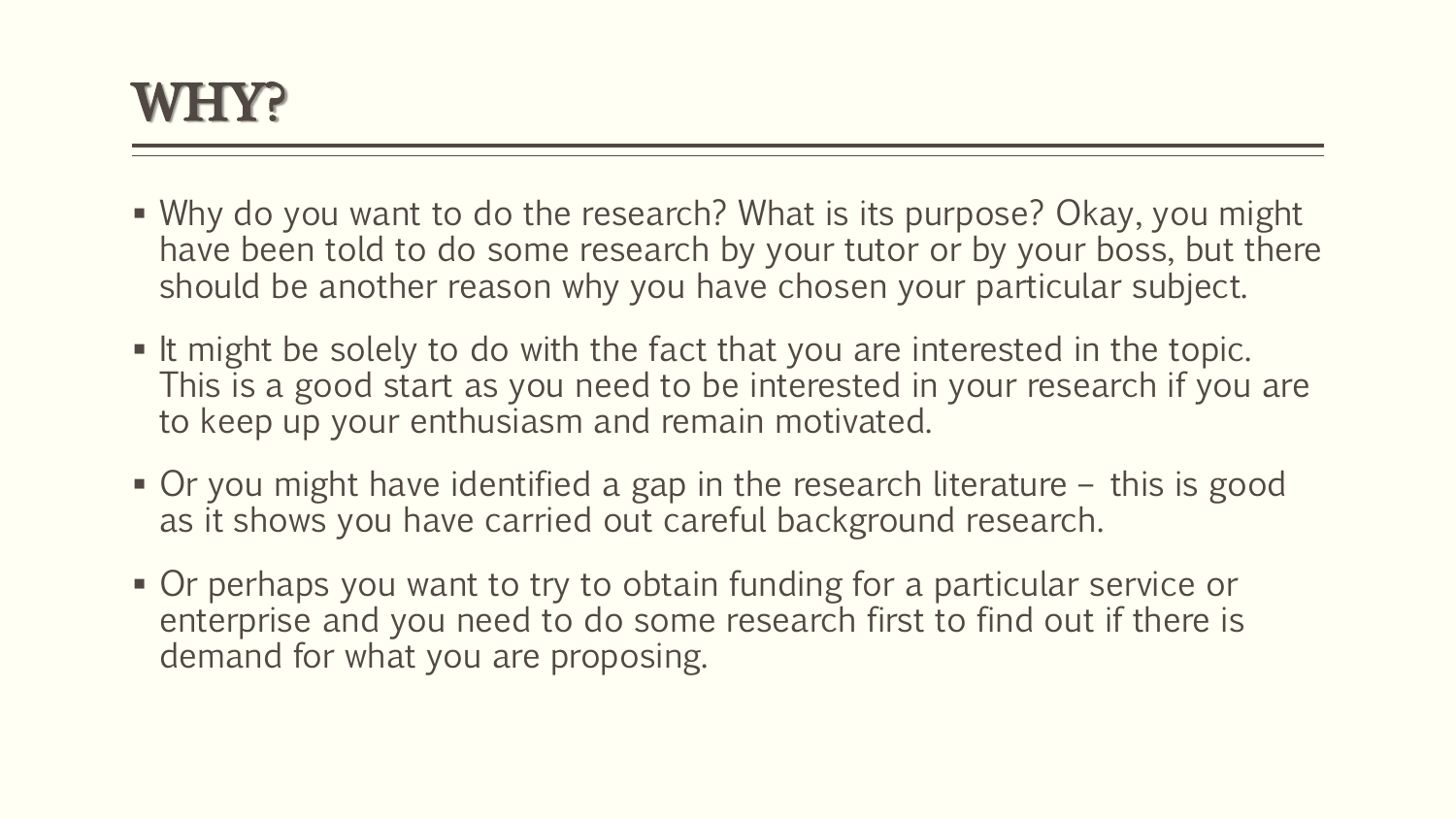

 Who will be your participants? However, you should think about the type of people with whom you will need to get in touch with and whether it will be possible for you to contact them. If you have to conduct your research within a particular time scale, there's little point choosing a topic which would include people who are difficult or expensive to contact.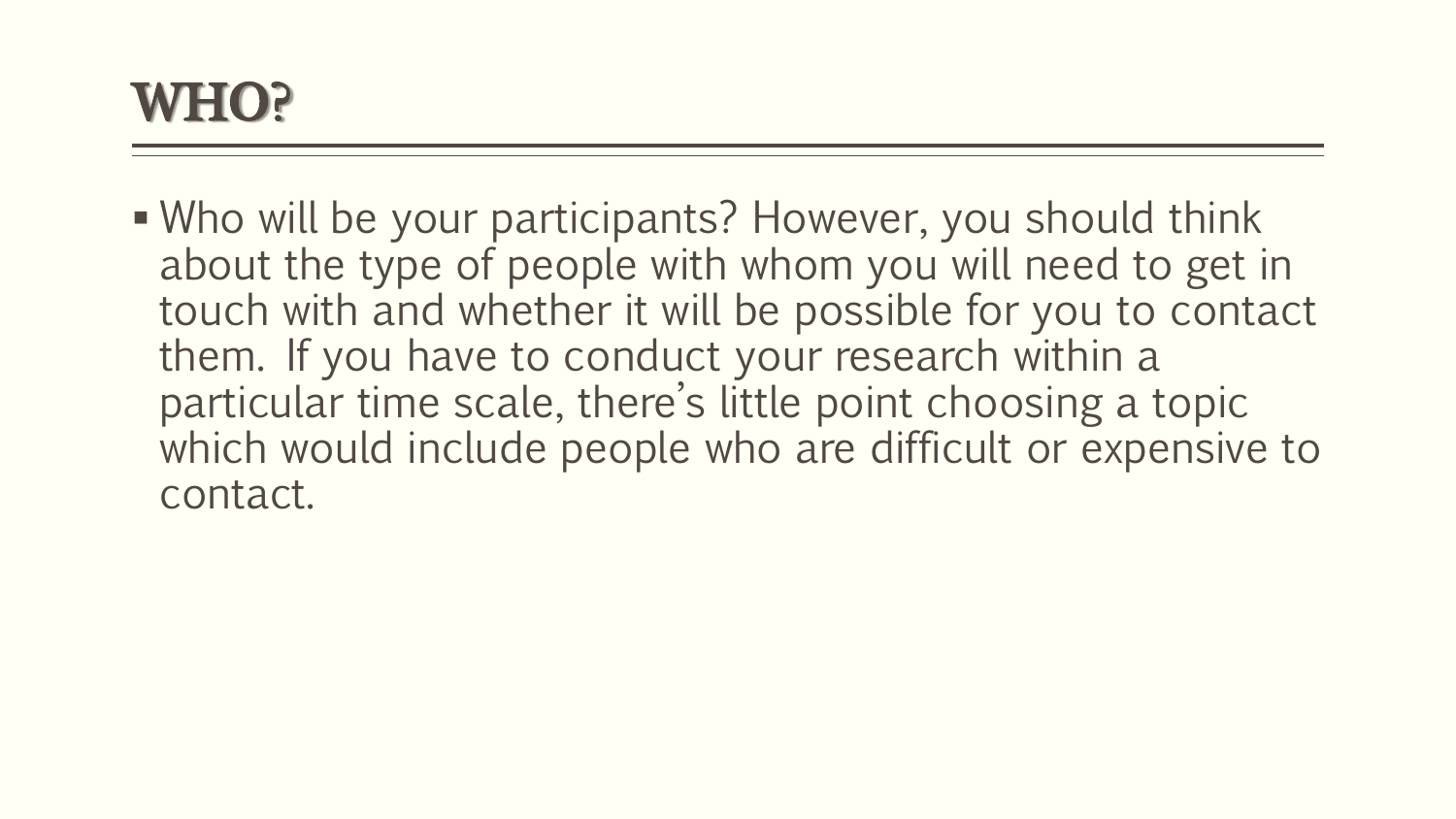#### WHERE?

**Nhere are you going to conduct your research? Thinking** about this question in geographical terms will help you to narrow down your research topic. Also, you need to think about the resources in terms of budget and time that are available to you. If you're a student who will not receive travel expenses or any other out of pocket expenses, choose a location close to home, college or university.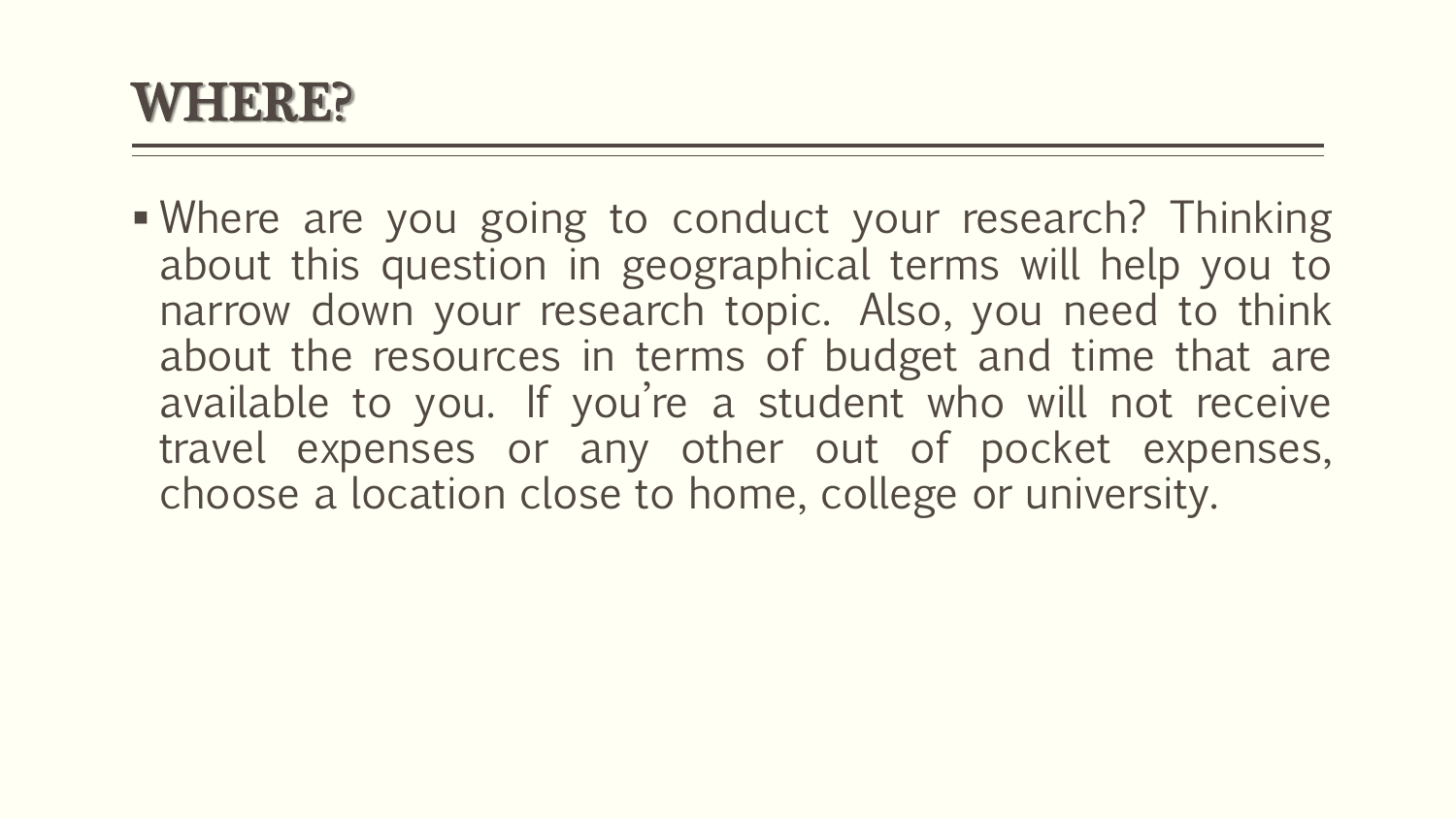When are you going to do your research? Thinking about this question will help you to sort out whether the research project you have proposed is possible within your time scale. It will also help you to think more about your participants, when you need to contact them and whether they will be available at that time.